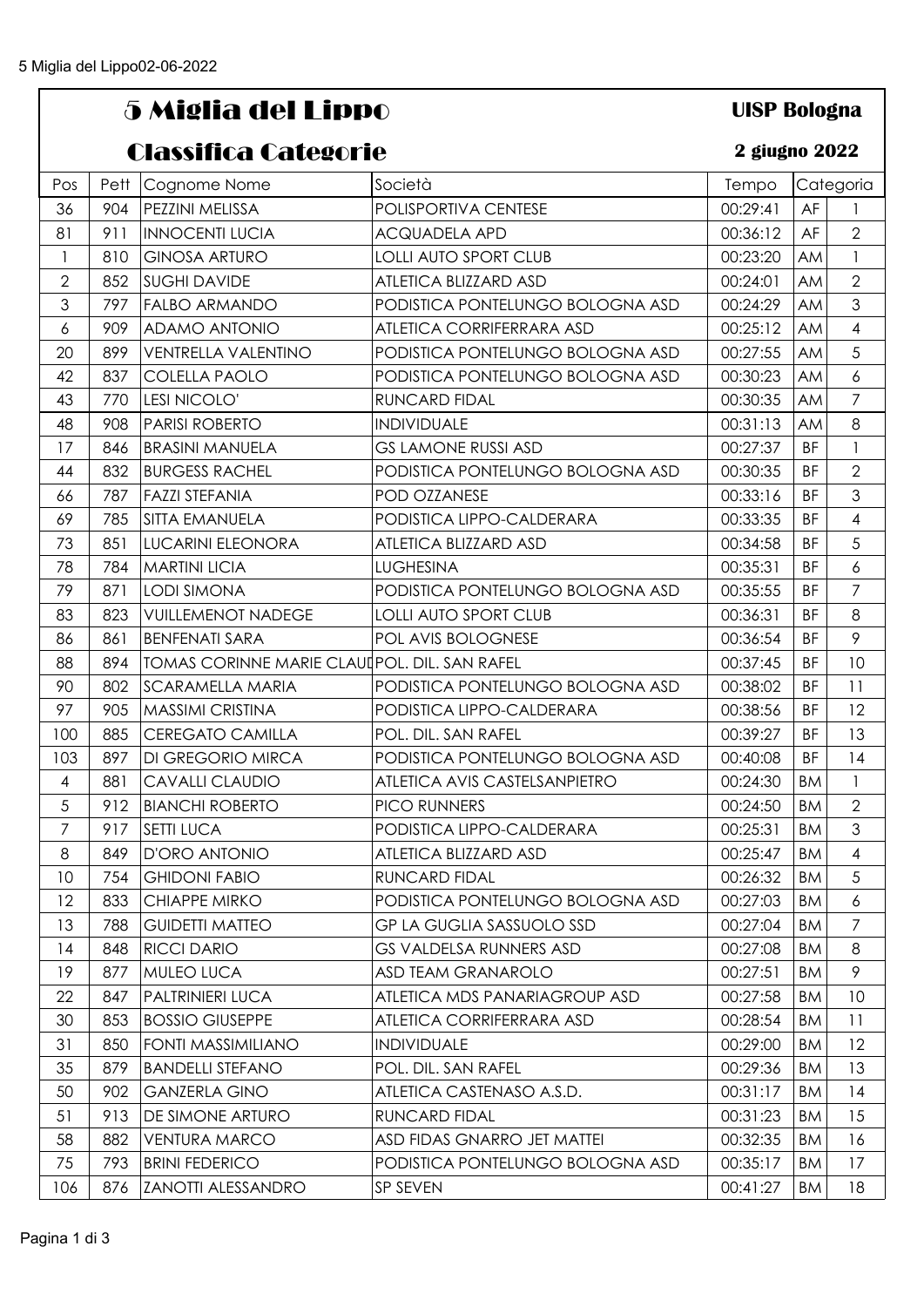| 41  | 870 | PELIZZARI ANNARITA        | ATL 85 FAENZA                    | 00:30:20 | CF                     | $\mathbf{1}$     |
|-----|-----|---------------------------|----------------------------------|----------|------------------------|------------------|
| 52  | 842 | SPORTELLI TIZIANA         | <b>GS LAMONE RUSSI ASD</b>       | 00:31:53 | CF                     | $\overline{2}$   |
| 67  | 855 | <b>CREMONINI MANUELA</b>  | ASD SOCIETA' VICTORIA ATLETICA   | 00:33:23 | CF                     | $\mathfrak{S}$   |
| 71  | 811 | LAMBERTINI PAOLA          | <b>LOLLI AUTO SPORT CLUB</b>     | 00:34:04 | $\mathsf{C}\mathsf{F}$ | $\overline{4}$   |
| 92  | 889 | LAHDE TARJA HANNELE       | POL. DIL. SAN RAFEL              | 00:38:08 | CF                     | 5                |
| 99  | 874 | <b>DEMARIA ALESSANDRA</b> | PODISTICA PONTELUNGO BOLOGNA ASD | 00:39:09 | CF                     | $\boldsymbol{6}$ |
| 108 | 766 | PANCALDI SANDRA           | POLISPORTIVA PROGRESSO           | 00:44:44 | CF                     | $\overline{7}$   |
| 111 | 828 | <b>VENTURINI LORENZA</b>  | ASD SOCIETA' VICTORIA ATLETICA   | 00:47:46 | $\mathsf{C}\mathsf{F}$ | 8                |
| 9   | 761 | <b>BECCA GIACOMO</b>      | ATLETICA AVIS CASTELSANPIETRO    | 00:25:59 | <b>CM</b>              | $\mathbf{1}$     |
| 11  | 901 | <b>FATTORI SAVERIO</b>    | ATLETICA CASTENASO A.S.D.        | 00:26:34 | <b>CM</b>              | $\overline{2}$   |
| 15  | 907 | <b>PEZZINI CLAUDIO</b>    | POLISPORTIVA CENTESE             | 00:27:16 | <b>CM</b>              | $\mathfrak{S}$   |
| 16  | 829 | <b>TESTA NELLO</b>        | <b>GS GABBI</b>                  | 00:27:27 | <b>CM</b>              | $\overline{4}$   |
| 18  | 789 | <b>VENTURELLI RINALDO</b> | <b>GP LA GUGLIA SASSUOLO SSD</b> | 00:27:40 | <b>CM</b>              | 5                |
| 21  | 866 | <b>GALLONE PIETRO</b>     | POL AVIS BOLOGNESE               | 00:27:57 | <b>CM</b>              | $\boldsymbol{6}$ |
| 25  | 856 | DI ANTONIO ROBERTO        | <b>RUN CARD FIDAL</b>            | 00:28:26 | <b>CM</b>              | $\overline{7}$   |
| 26  | 896 | <b>BONTADINI SANDRO</b>   | PODISTICA LIPPO-CALDERARA        | 00:28:35 | <b>CM</b>              | 8                |
| 28  | 910 | <b>BONZAGNI GIOVANNI</b>  | <b>TRI IRON</b>                  | 00:28:50 | <b>CM</b>              | 9                |
| 29  | 891 | LAMBERTINI JURI           | POL. DIL. SAN RAFEL              | 00:28:52 | <b>CM</b>              | 10               |
| 32  | 772 | <b>AMADEI MARCO</b>       | RUNCARD FIDAL                    | 00:29:02 | <b>CM</b>              | 11               |
| 33  | 830 | PERSIANI ROBERTO          | CSI SASSO MARCONI                | 00:29:29 | <b>CM</b>              | 12               |
| 37  | 812 | <b>MALINI IVANO</b>       | <b>LOLLI AUTO SPORT CLUB</b>     | 00:29:44 | <b>CM</b>              | 13               |
| 38  | 790 | CAVAZZUTI PAOLO           | PODISTICA FORMIGINESE ASD        | 00:29:46 | <b>CM</b>              | 14               |
| 39  | 867 | <b>PREITE COSTANTINO</b>  | POL AVIS BOLOGNESE               | 00:30:01 | <b>CM</b>              | 15               |
| 45  | 786 | <b>RIGHI GIANNI</b>       | CSI SASSO MARCONI                | 00:30:59 | <b>CM</b>              | 16               |
| 46  | 803 | <b>VOLTA GIANNI</b>       | PODISTICA PONTELUNGO BOLOGNA ASD | 00:31:06 | <b>CM</b>              | 17               |
| 47  | 841 | <b>SGARBI ALBERTO</b>     | <b>RUNCARD FIDAL</b>             | 00:31:13 | <b>CM</b>              | 18               |
| 49  | 794 | CASSANO MAURO             | PODISTICA PONTELUNGO BOLOGNA ASD | 00:31:15 | <b>CM</b>              | 19               |
| 54  | 801 | POLETTI DENNI             | PODISTICA PONTELUNGO BOLOGNA ASD | 00:32:00 | <b>CM</b>              | 20               |
| 56  | 857 | <b>ARBIZZANI ANDREA</b>   | ATLETICA CASTENASO A.S.D.        | 00:32:21 | <b>CM</b>              | 21               |
| 57  | 914 | <b>SCIALPI GIUSEPPE</b>   | POL. DIL. SAN RAFEL              | 00:32:25 | <b>CM</b>              | 22               |
| 59  | 887 | <b>FORNI GABRIELE</b>     | POL. DIL. SAN RAFEL              | 00:32:39 | <b>CM</b>              | 23               |
| 60  | 893 | PONDRELLI DANIELE         | POL. DIL. SAN RAFEL              | 00:32:58 | <b>CM</b>              | 24               |
| 65  | 860 | LENZI GAETANO             | PODISTICA PONTELUNGO BOLOGNA ASD | 00:33:10 | <b>CM</b>              | 25               |
| 77  | 916 | NORDIO FILIPPO            | <b>ASD TEAM GRANAROLO</b>        | 00:35:28 | <b>CM</b>              | 26               |
| 80  | 886 | <b>CESARI MARCO</b>       | POL. DIL. SAN RAFEL              | 00:36:03 | <b>CM</b>              | 27               |
| 84  | 873 | PANTALEO GIACOMO          | PODISTICA PONTELUNGO BOLOGNA ASD | 00:36:34 | <b>CM</b>              | 28               |
| 89  | 844 | <b>MARZADURI ANDREA</b>   | <b>GS GABBI</b>                  | 00:37:48 | <b>CM</b>              | 29               |
| 94  | 804 | <b>MASTROCOLA NICOLA</b>  | UISP COMITATO TERR. BOLOGNA      | 00:38:17 | <b>CM</b>              | 30               |
| 96  | 858 | <b>ZAMBONI MARCO</b>      | ATLETICA CASTENASO A.S.D.        | 00:38:45 | <b>CM</b>              | 31               |
| 101 | 807 | <b>BIANCHI NICOLA</b>     | <b>LOLLI AUTO SPORT CLUB</b>     | 00:39:43 | <b>CM</b>              | 32               |
| 104 | 819 | <b>PATTI PATRIZIO</b>     | <b>LOLLI AUTO SPORT CLUB</b>     | 00:40:32 | <b>CM</b>              | 33               |
| 23  | 845 | <b>CASTELLI GIORDANO</b>  | MODENA RUNNERS CLUB              | 00:28:09 | DM                     | $\mathbf{1}$     |
| 24  | 826 | <b>BARALDINI STEFANO</b>  | ASD SOCIETA' VICTORIA ATLETICA   | 00:28:18 | DM                     | $\overline{2}$   |
| 27  | 903 | <b>GIORDANI ARIS</b>      | ATLETICA CASTENASO A.S.D.        | 00:28:38 | <b>DM</b>              | $\mathfrak{S}$   |
| 34  | 798 | <b>GRUPPIONI ALBERTO</b>  | PODISTICA PONTELUNGO BOLOGNA ASD | 00:29:33 | <b>DM</b>              | $\overline{4}$   |
| 40  | 859 | <b>CASTELLINI AUGUSTO</b> | PODISTICA PONTELUNGO BOLOGNA ASD | 00:30:17 | <b>DM</b>              | 5                |
| 53  | 827 | <b>MARCHESELLI FRANCO</b> | ASD SOCIETA' VICTORIA ATLETICA   | 00:31:59 | DM                     | 6                |